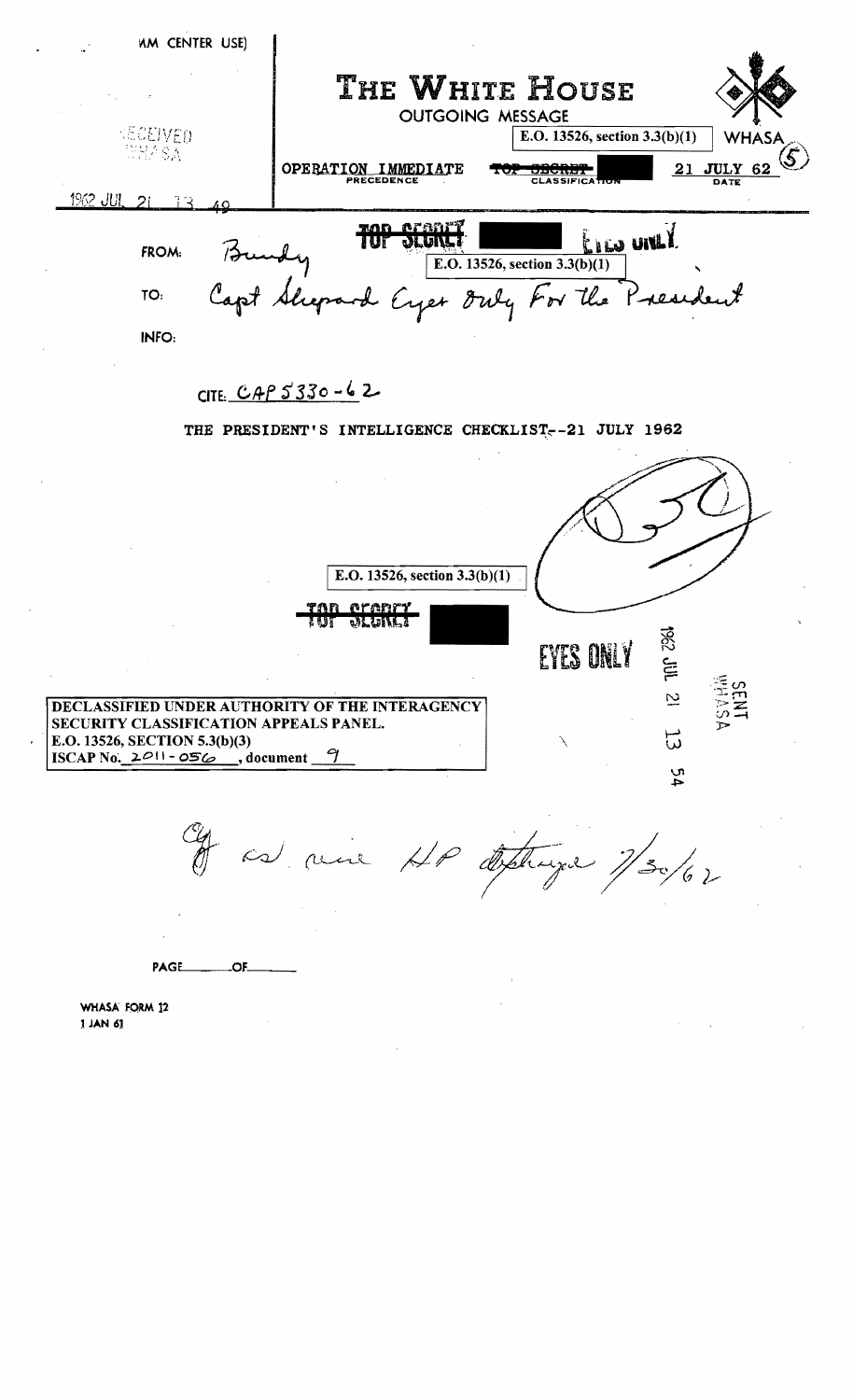2. SOUTH VIETNAM:

THE VIET CONG SPLATTERED SAIGON WITH HAND GRENADES YESTERDAY IN OBSERVANCE OF THE ANNIVERSARY OF THE 1954 GENEVA AGREEMENTS. IT AP-PEARS, HOWEVER, THAT THIS WAS NO MERE HOLIDAY MANIFESTATION. BUT A FORETASTE OF THINGS TO COME. WE HAVE REPORTS THAT 300-500 VIET CONG MILITARY TYPES HAVE BEEN SLIPPED INTO THE SAIGON AREA LATELY TO GET READY FOR A CAMPAIGN OF SYSTEMATIC TERRORISM. THEIR OBJECTIVE WOULD BE TWO-FOLD: TO PANIC THE CAPITAL'S POPULATION, AND TO TIE DOWN ELITE GOVERNMENT TROOPS THERE IN THE FALL, WHEN IT IS EXPECTED THAT COMMU-NIST MILITARY FORCES ELSEWHERE IN THE COUNTRY WILL TRY TO MOVE INTO HIGHER GEAR.

 $3_{-}$  $LAOS:$ 

 $\mathbf{A}$ PRESS REPORTS FROM GENEVA THIS MORNING SAY THAT THE FOREIGN MINISTERS' MEETING HAS PUT THE FINAL TOUCHES ON AN AGREEMENT, CLEAR-ING THE WAY FOR SIGNING ON MONDAY.

 $\mathbf{B}$ . SOUVANNA HAS TURNED DOWN PLEAS FROM VIENTIANE THAT HE CANCEL HIS TRIP TO THE US AND RETURN HOME TO REFEREE BETWEEN PHOUMI AND SOUPHANNOUVONG. LAOTIAN FOREIGN MINISTER QUINIM. ORIGINALLY OMITTED FROM SOUVANNA'S US ENTOURAGE AND MUCH MIFFED ABOUT IT, IS NOW ON THE E.O. 13526, section  $3.3(b)(1)$ LIST TO COME.

SOUVANNA HAS REGISTERED SATISFACTION AT THE NEWS THAT THE US  $c_{\rm A}$ IS MAKING A JULY CASH GRANT, AND INDICATES THAT HE IS LOOKING FOR-WARD TO DISCUSSION ON A PERMANENT AID ARRANGEMENT WHILE IN WASHINGTON.

D. WHETHER BECAUSE OF DIVIDED COUNSELS OR SHEER CONFUSION IN VIEN-TIANE, THE FENCING MATCH BETWEEN THE NATIONALIST AND COMMUNIST CHINESE

 $(Cont'd)$ 

EYES ONLY

**EYES ONLY**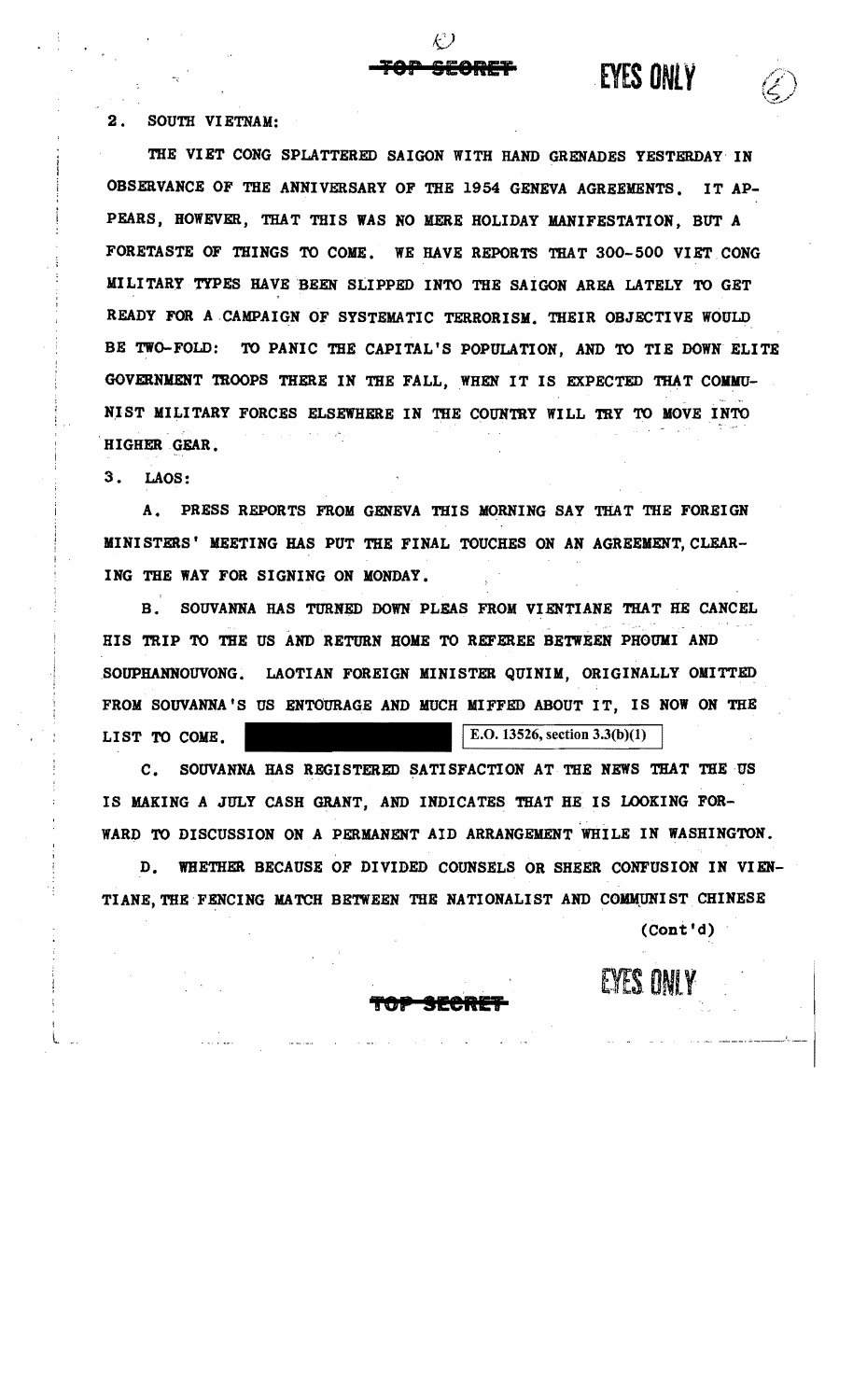OVER DIPLOMATIC RECOGNITION IS BEING ALLOWED TO CONTINUE. THE NATIONA-LIST ENVOY HAS GOTTEN AS FAR AS PRESENTING HIS CREDENTIALS TO THE KING, BUT THE COMMUNIST MISSION ON THE SCENE IS CONFIDENT ENOUGH OF THE FU-TURE THAT IT IS LOOKING FAR A LONG-TERM LEASE ON PROPERTY IN VIENTIANE.

**Portion identified** as non-responsive to the appeal

3.

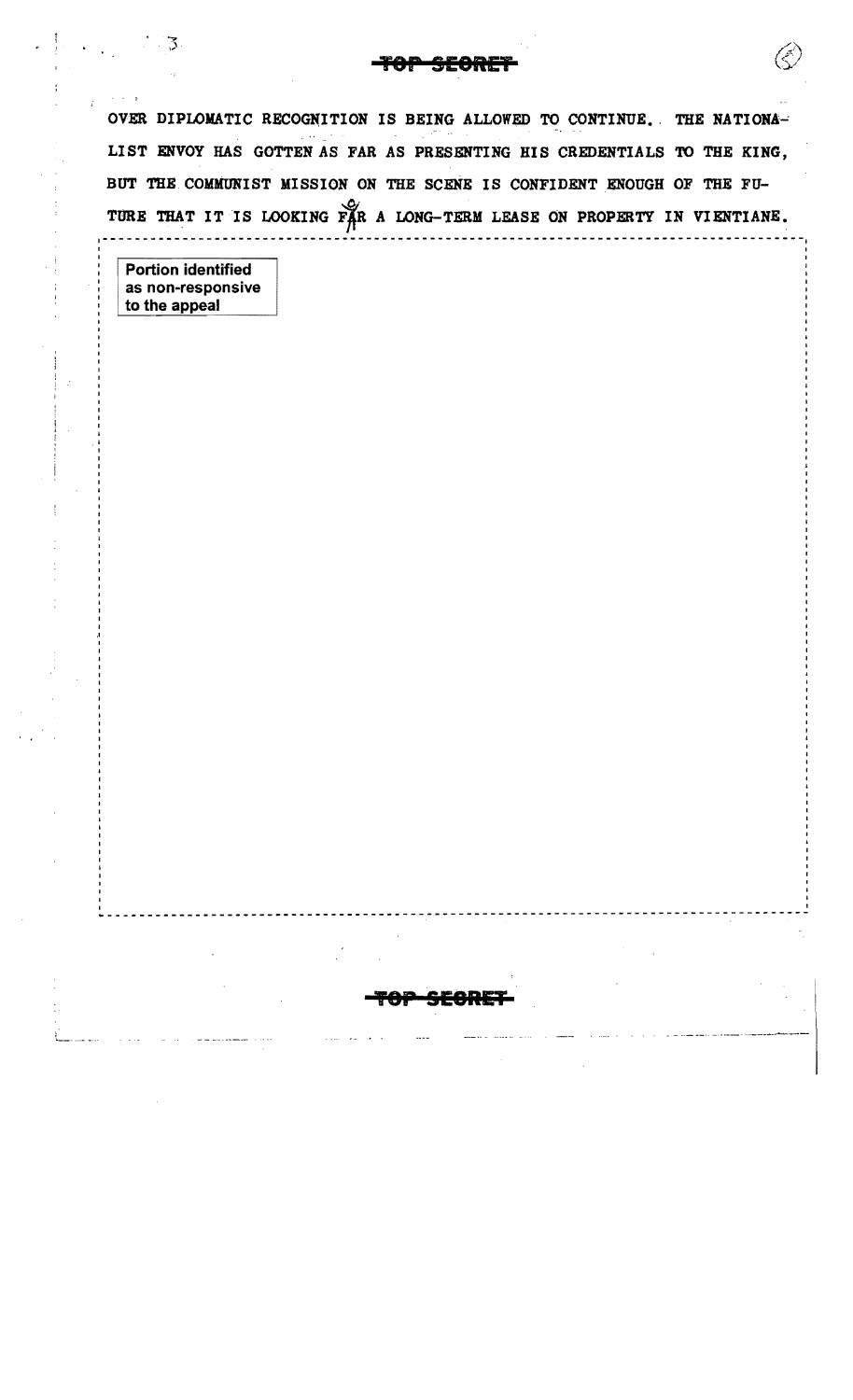6.., PERU:

A. THE JUNTA'S DISTRESS OVER THE US ATTITUDE IS NOW SHOWING PLAINLY. THE JUNTA PUT OUT A DECLARATION LATE YESTERDAY, CONTEND-ING IN A PLAINTIVE VEIN THAT ITS GOOD' INTENTIONS ARE BEING OVER-LOOKED IN. WASHINGTON, AND THERE ARE REPORTS THAT IT WILL TRY TO SEND A COMMISSION HERE TO ARGUE ITS CASE.. AMBASSADOR LOEB REPORTS THAT HE IS REBUFFING ATTEMPTS BY THE MILITARY TO ESTABLISH CONTACT WITH HIM.

TOP SECRET |

EVES ONLY

E.O. 13526, section  $3.3(b)(1)$ 

B. INTERMITTENT RIQTING IS CONTINUING IN LIMA, BUT NOTHING LIKE A COORDINATED OPPOSITION HAS DEVELOPED. THE CONFEDERATION OF LABOR SAYS, HOWEVER, THAT A GENERAL STRIKE WILL BE LAUNCHED ON MONDAY.

**TOP SECRET** 

**EYES ONLY**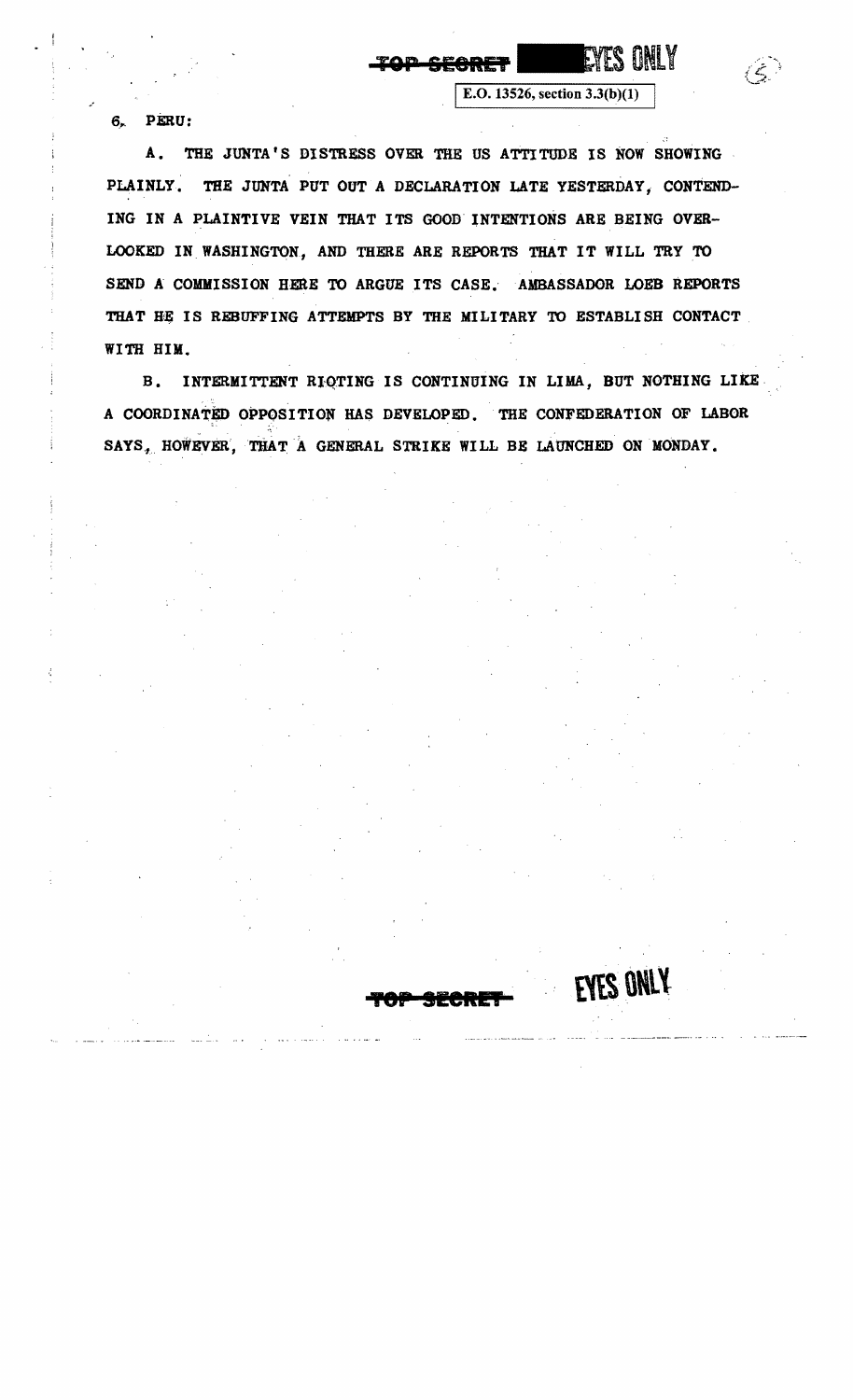|                                                                                           | EYES ONLY<br>E.O. 13526, section 3.3(b)(1)<br><b>NOTES</b>                                                                                                                                         |
|-------------------------------------------------------------------------------------------|----------------------------------------------------------------------------------------------------------------------------------------------------------------------------------------------------|
| <b>Portion identified</b><br>as non-responsive<br>to the appeal                           |                                                                                                                                                                                                    |
| DEPENDENCE.                                                                               | B. IN BRITISH GUIANA, JAGAN'S PROGRESSIVE PARTY HAS SCHEDULED DEMON-<br>STRATIONS FOR SUNDAY IN GEORGETOWN TO PROTEST POSTPONEMENT OF IN-<br>OPPOSITION PARTIES ARE ORGANIZING A COUNTERDEMONSTRA- |
| TION TO PROTEST JAGAN.<br><b>Portion identified</b><br>as non-responsive<br>to the appeal |                                                                                                                                                                                                    |
|                                                                                           |                                                                                                                                                                                                    |
|                                                                                           |                                                                                                                                                                                                    |
|                                                                                           |                                                                                                                                                                                                    |
|                                                                                           |                                                                                                                                                                                                    |
|                                                                                           | IYES ONLY<br>TOP SECRET<br>E.O. 13526, section 3.3(b)(1)                                                                                                                                           |

 $\vert \cdot \vert$ 

 $\frac{1}{2}$ 

 $\left\vert \cdot \right\vert$ 

 $\frac{1}{\sqrt{2}}$ 

 $\label{eq:1} \frac{1}{\sqrt{2\pi}}\int_0^1\frac{1}{\sqrt{2\pi}}\left(\frac{1}{\sqrt{2\pi}}\right)^2\frac{1}{\sqrt{2\pi}}\int_0^1\frac{1}{\sqrt{2\pi}}\left(\frac{1}{\sqrt{2\pi}}\right)^2\frac{1}{\sqrt{2\pi}}\int_0^1\frac{1}{\sqrt{2\pi}}\frac{1}{\sqrt{2\pi}}\frac{1}{\sqrt{2\pi}}\frac{1}{\sqrt{2\pi}}\frac{1}{\sqrt{2\pi}}\frac{1}{\sqrt{2\pi}}\frac{1}{\sqrt{2\pi}}\frac{1}{\sqrt{2\pi}}\frac{$ 

 $\frac{1}{2}$